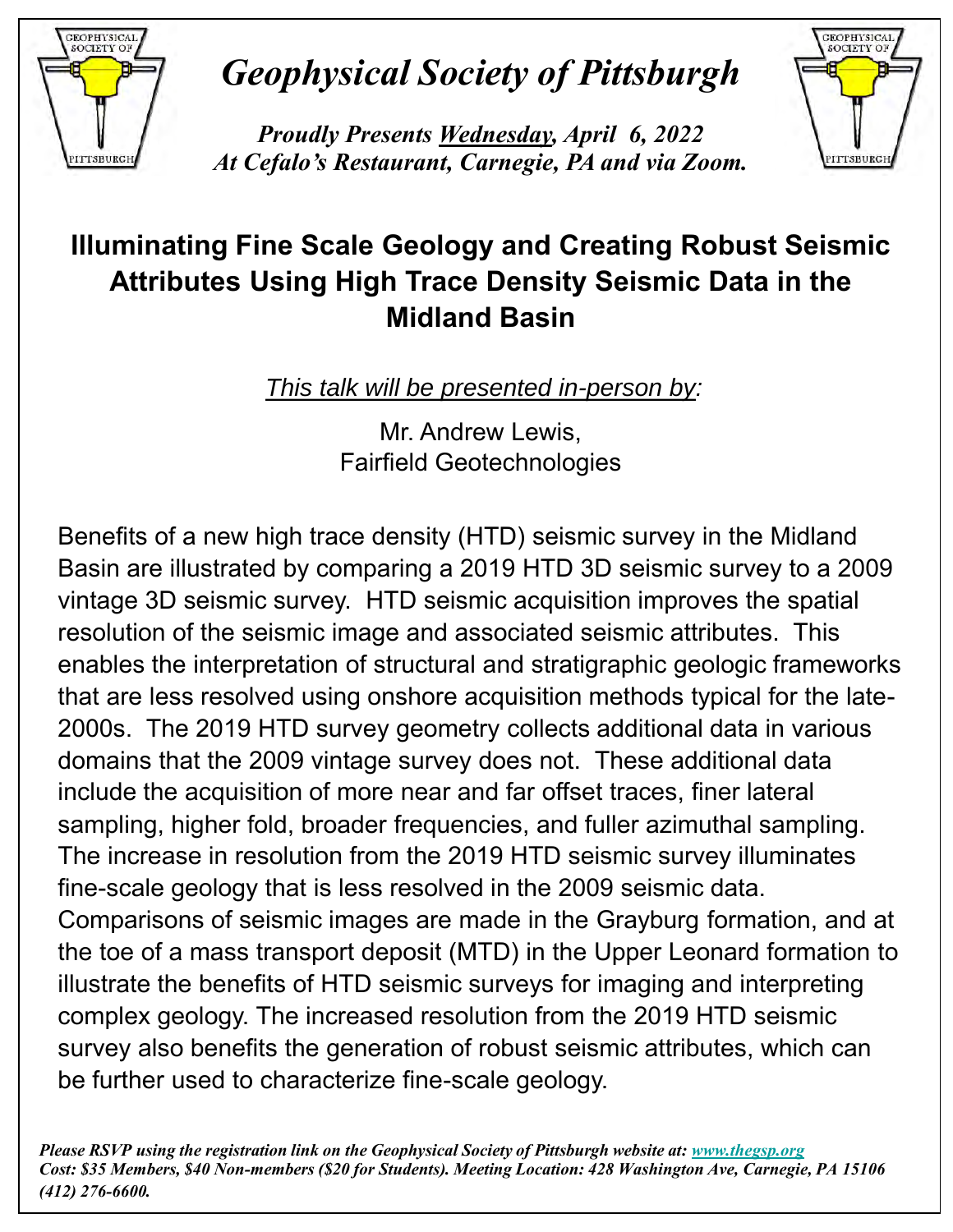

## Biography*:* **Andrew Lewis –** Technology Manager, Fairfield **Geotechnologies**

Andrew has 14 years of experience as an energy industry professional. He joined Fairfield Geotechnologies in 2016. Most of his career has focused on onshore seismic data processing and reservoir characterization. In his current role as Technology Manager, Andrew leads technology assessment and workflow implementation to realize and enhance the value of modern 3D seismic data in various basins across the U.S. He has created technical partnerships and working relationships with various companies that have synergistic data, software, and analytical capabilities. He specializes in Permian Basin seismic acquisition, processing and imaging, and reservoir characterization in both the Delaware and Midland Basins. He is also involved in understanding the role that 3D seismic data plays in CCS and induced seismicity applications. He is passionate about bridging the gap between geology, geophysics, and engineering disciplines. Ultimately, Andrew works to drive customer efficiencies and profitability through data and technology. Andrew graduated with an M.Sc. in Geophysics from the University of Houston in 2012. He also graduated with an Executive MBA from Texas A&M's Mays School of Business, Class of 2020.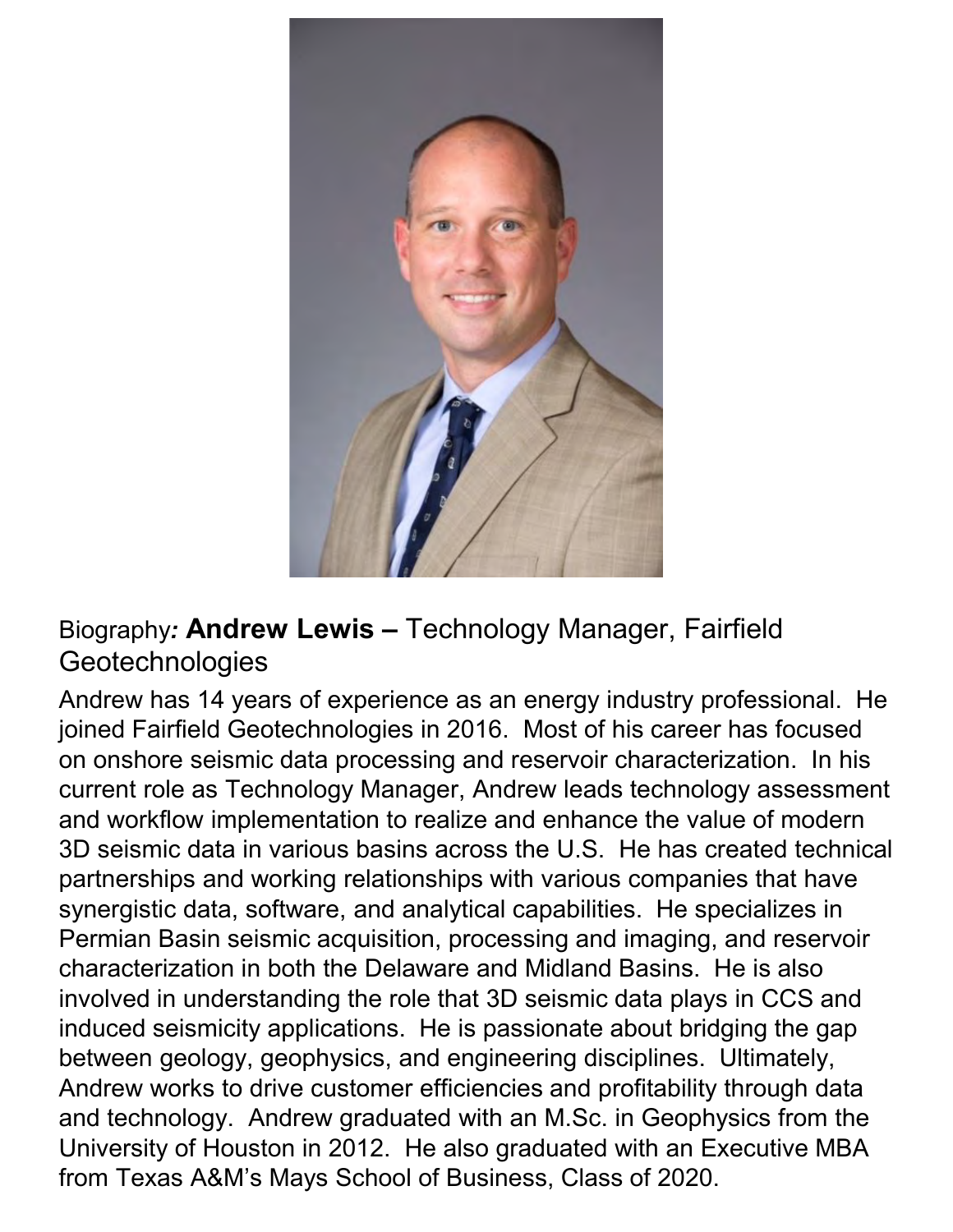## *Wednesday April 6th, 2022*

*Agenda:*

*11:15 Door Open/Social Half Hour*

*11:45 pm Lunch Buffet*

*12:00 pm Lecture*

*This presentation will also be available via a remote ZOOM link.* 

*To receive a CEU certificate from this lecture please contact Bill Harbert*

*This months lecture will be held at :*

#### **[Cefalo's](http://www.clubcefalo.com/)**

**Banquet & Event Center** 428 Washington Ave. Carnegie, PA 15106 412.276.6600

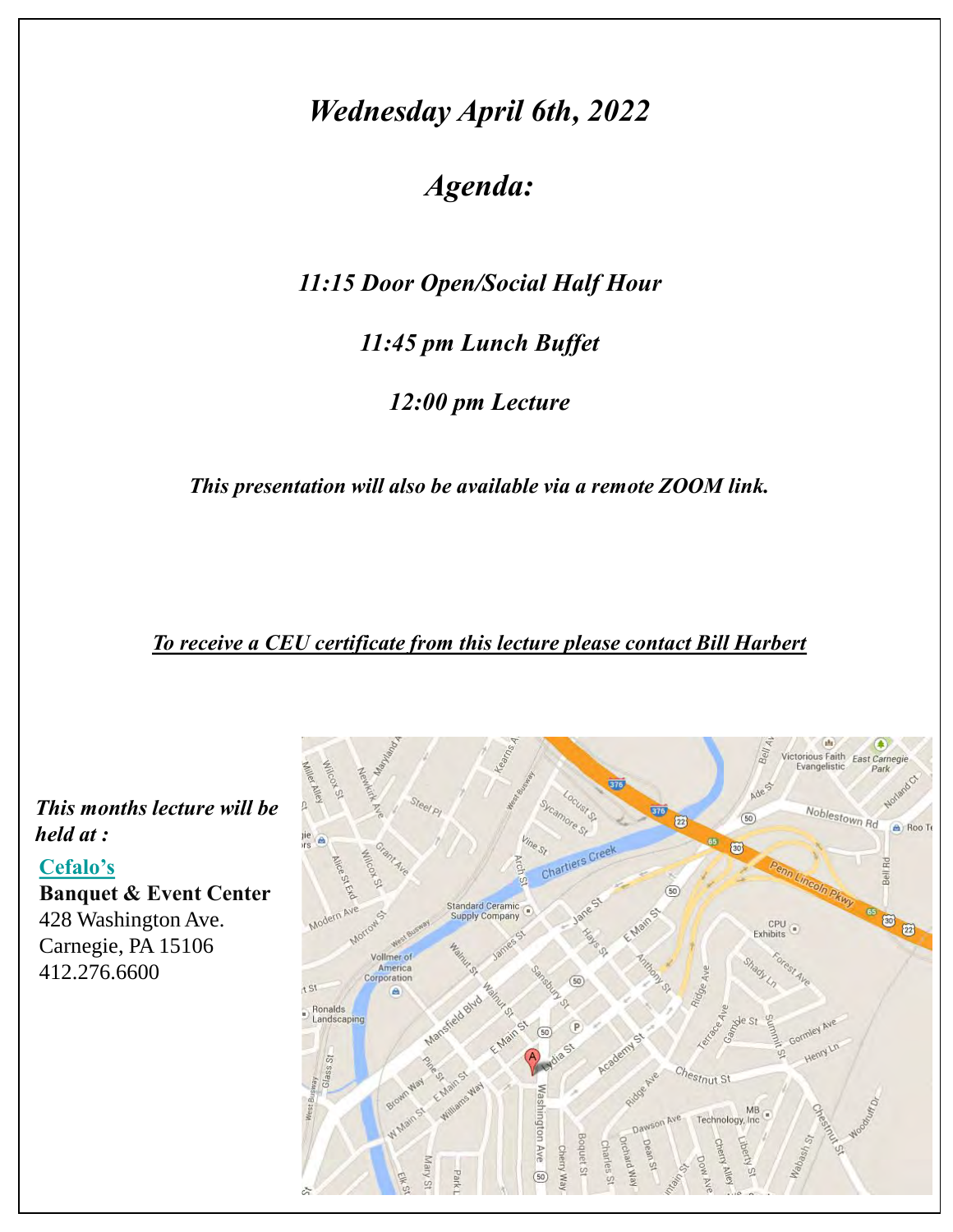*We would like to thank our 2021-2022 Corporate Sponsors. Please contact Joel Starr is you are interested in sponsoring the GSP*







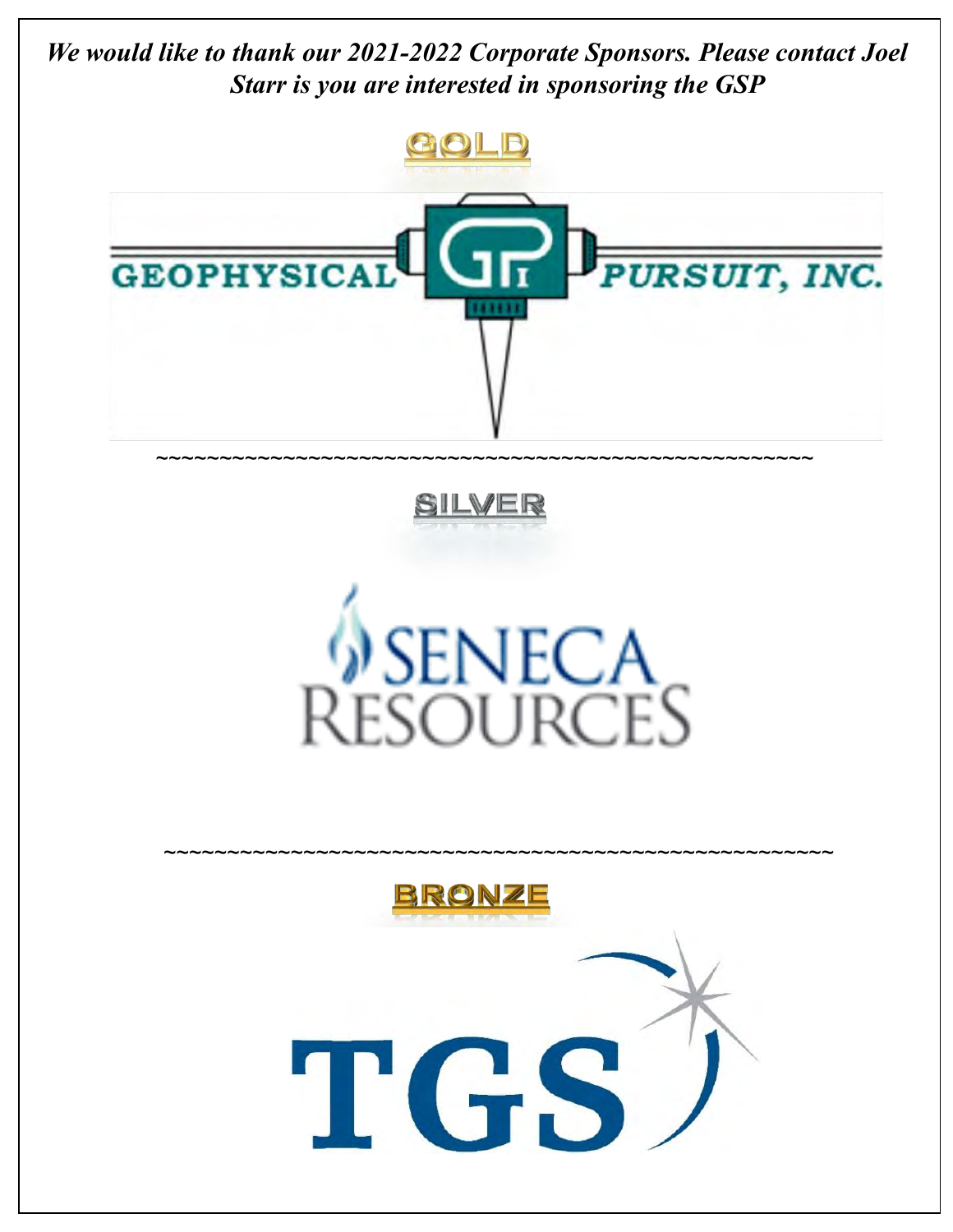## 3<sup>rd</sup> Annual Appalachian Basin Geophysical Symposium



**Wednesday, June 15th, 2022 Hilton Garden Inn Pittsburgh/Southpointe**

*Sharing geophysical knowledge to maximize unconventional resource development of the Appalachian Basin*

Now accepting abstracts and talks emailed to: [harbert@pitt.edu](mailto:Harbert@pitt.edu) Abstract submission deadline – 4/18/22

Early Bird Registration, Sponsorship and Exhibits will be accepted at <http://thegsp.org/>

June 16<sup>th</sup>, 2022: GSP Golf Tournament at the Quicksilver Golf Club, Washington County, Pennsylvania

This will be an in-person symposium. We look forward to seeing all of you in Pittsburgh.

> **GEOPHYSICAL SOCIETY OF** PITTSBURGH

http://thegsp.org/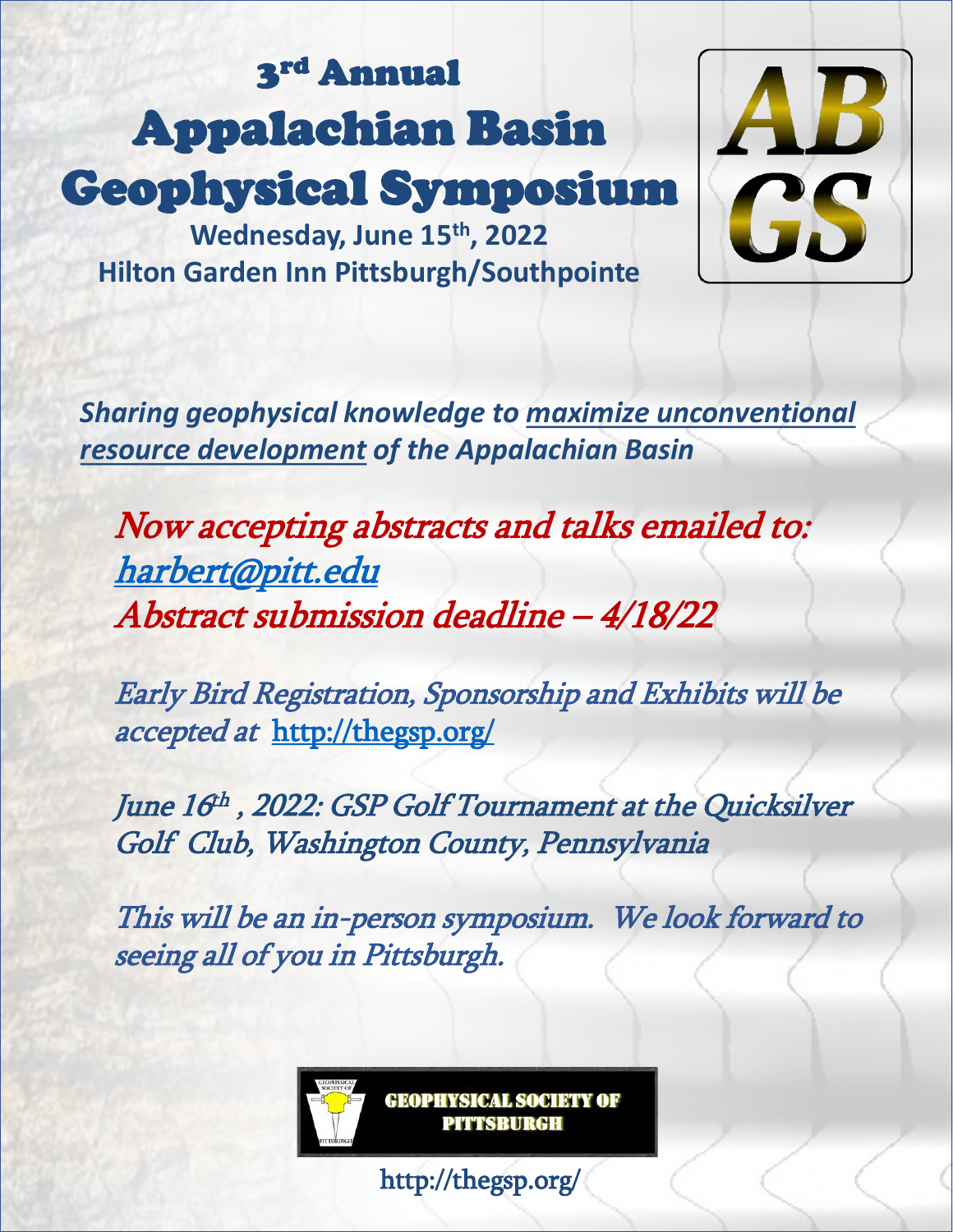

# *Sponsorship Opportunities*



The Geophysical Society of Pittsburgh offers sponsorship opportunities. Our monthly meetings occur each first Tuesday of every month beginning in September through May.

Since our inception in 2010, meetings have been very well attended by industry professionals, averaging well over 50 attendees per meeting, peaking at more than 100 for our most highly attended meeting. Not only do our meetings offer exception technical presentations in the field of geophysics, but they provide an outstanding networking opportunity for oil and gas industry professionals working in the Appalachian basin.

Your generous donations will help in the following ways: 1) helping to bring in distinguished lecturers; 2) offsetting part of the cost of the monthly meeting venue; and 3) enabling a Scholarship Program for future Geophysicists to be awarded each year to an outstanding student enrolled in a Geophysics program at one of our local universities.

Your company logo will be boldly displayed during the social hour of each meeting on the front screen, as well as on all meeting announcements and on our website. We are offering corporate sponsorship opportunities at several levels this year, as well as opportunities to sponsor our social hour during the meeting. Please note that a secure payment link is now available on our website for your added enrollment convenience.

Please click [HERE](https://www.thegsp.org/resources/Documents/Sponsorship%20FIscal/2016-2017%20Sponsorship%20Info/GSP%20Sponsorship%20Letter%20and%20Form%202016-2017_final.pdf) to download more information, then return to this page to enroll as a sponsor.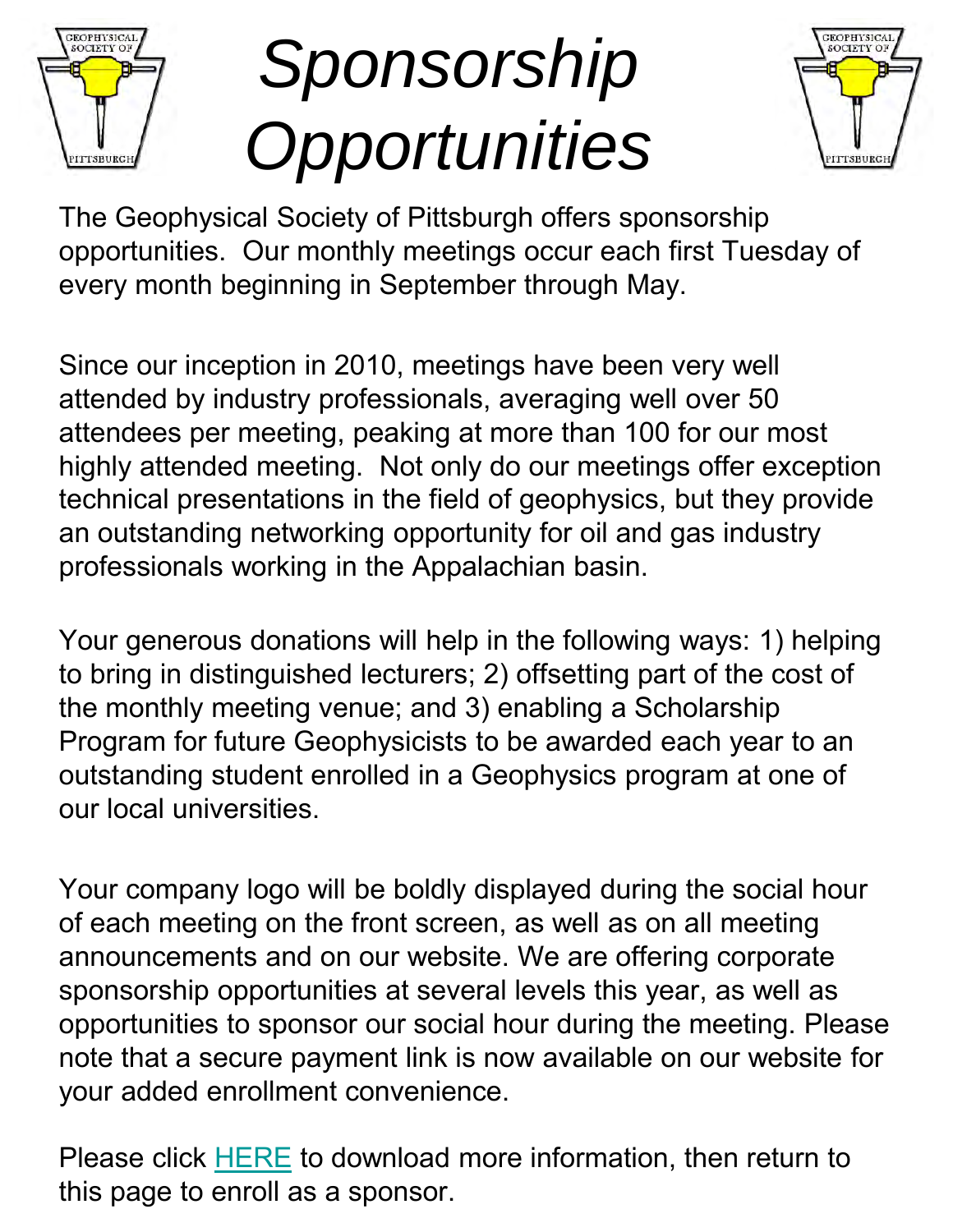

*Geophysical Society of Pittsburgh* 

The Geophysical Society of Pittsburgh successfully hosted the first and second Appalachian Basin Geophysical Symposiums (ABGS), The events were huge successes with great speakers covering the latest innovations in geophysical research, technology and perspectives of the Appalachian Basin. We thank all our generous sponsors, speakers and organizers who made this event possible.

The positive feedback received from our community has prompted the GSP board to make the ABGS an annual event. With the addition of this yearly symposium, *it was determined that the monthly meetings should be reduced to a quarterly basis.*

The goals of this change are twofold:

- 1. Boost attendance numbers at our general meetings;
- 2. Focus Appalachian Basin centric talks for the ABGS.

Two of the quarterly meetings will occur in the fall and the other two during the spring. The ABGS will still be held around the beginning of June in tandem with the golf outing. This ensures that our members still have the opportunity to network on a semiregular basis.

We hope these changes help enhance the GSP's ability to promote the science of geophysics as well as promote the fellowship and cooperation among its membership. We look forward to seeing everyone at the first meeting this September.

Sincerely,

The GSP Board